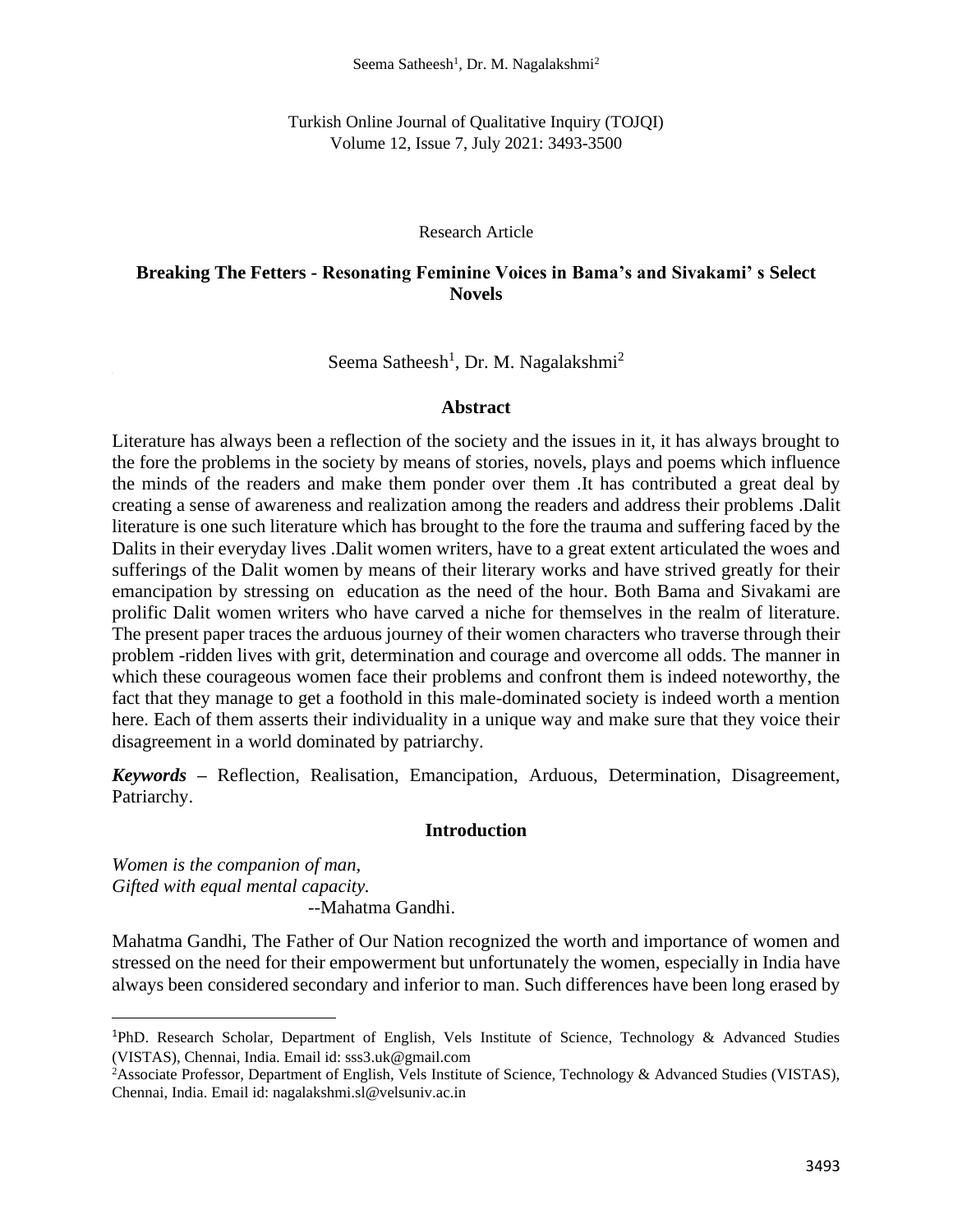the rest of the countries, especially the developed ones but India still grapples with it. The condition of the Dalit women is all the more pitiable as they are bound by the shackles of caste, class and gender which render them voiceless and powerless. Belonging to the Dalit community themselves both the novelists Bama and Sivakami have presented before us their deeply personal and painful experiences which strike a chord with us readers and prod us to think about the oppressive castesystem in our society which deprive people of their respect and dignity. The caste-system in India is rigid and is centuries old, many people belonging to the lower classes are victimized by it and are deprived of their dignity because of it. The women belonging to the lower castes have to confront the dual discrimination of the upper castes and also their own men who supress them and exploit them. These issues have been highlighted in the novels of Bama and Sivakami who have successfully reflected them in their notable works. The novels taken up for study are Bama's *Karukku* and *Sangati* and Sivakami' s *The Taming of Women* and *Cross-Section*.

Bama the Dalit -Feminist writer established herself as a prolific writer with her autobiography *Karukku* which won her the Crossword Book Award in 2000. Her journey was far from easy as she was born into a family of Dalits who were agricultural labourers and were converted Christians. She was born in the year 1958 in Pudhupatti, Madras and had a humble beginning. Her father Susairaj worked in the Army and her mother Sebasthiamma was a housewife. Bama became a writer by chance rather than choice as she had earlier intended to become a nun and serve the people of her community with sincerity and dedication. As she was discriminated against on the basis on the community she belonged to, she left the convent after being a nun for seven long years. Her meeting with Father Mark Stephen of her village inspired her to talk about her unpleasant experiences as a narration which resulted in her book *Karukku* which came out in the year 1992. The next novel *Sangati* established her skills as a writer and helped her gain recognition and so did *Vanmam* her next novel. Bama's novel focused on caste-discrimination and gender discrimination, and she proved to an upholder of Dalit feminism in her novels. Her very first novel *Karukku* traces her journey and her search for identity as a woman and as a Dalit Christian. She uses the stones hurled at her as steppingstones to her success and manages to pull along despite the innumerable setbacks she faces in the convent. *Karukku* is a record of her life which lays bare before us her spiritual upheaval and turbulence. Balakrishnan observes," Because her faith failed her, Bama leaves the order only to revisit her trauma with words that are forged in the smithy of her soul, which sear the conscience of the empathetic reader" (19)

In Tamil *Karukku* implies palmyra leaves that are double-edged and sharp causing damage and discomfort. Though the word never appears in the novel it stands for the trauma caused to the narrator. Bama's narration traverses from her village to the convent exposing the fissures between the Christian sermons and the actual implementation of these sermons. Bama commences the novel describing the beautiful surroundings of her village and the lush greenery, she also brings to light the manner in which the residences were divided and demarcated on the basis of the caste people belonged to. The novel is replete with incidents that bring to the fore the caste-hierarchy and the way it functioned in the village. Bama mentions an incident when as a child she was falsely accused of stealing a coconut while playing with her friends. She recalls how she was humiliated and put to shame in-front of her classmates for committing an act she was not aware of. She mentions in the novel that she did not know of caste-based discrimination until she reached the third standard when she was a witness to an elderly man carrying a packet of snacks with a string and handing it over to an upper-caste Naicker. Though initially she laughs at the incident, she later realizes the seriousness of the situation after her brother Raj Gautaman makes her understand the relevance of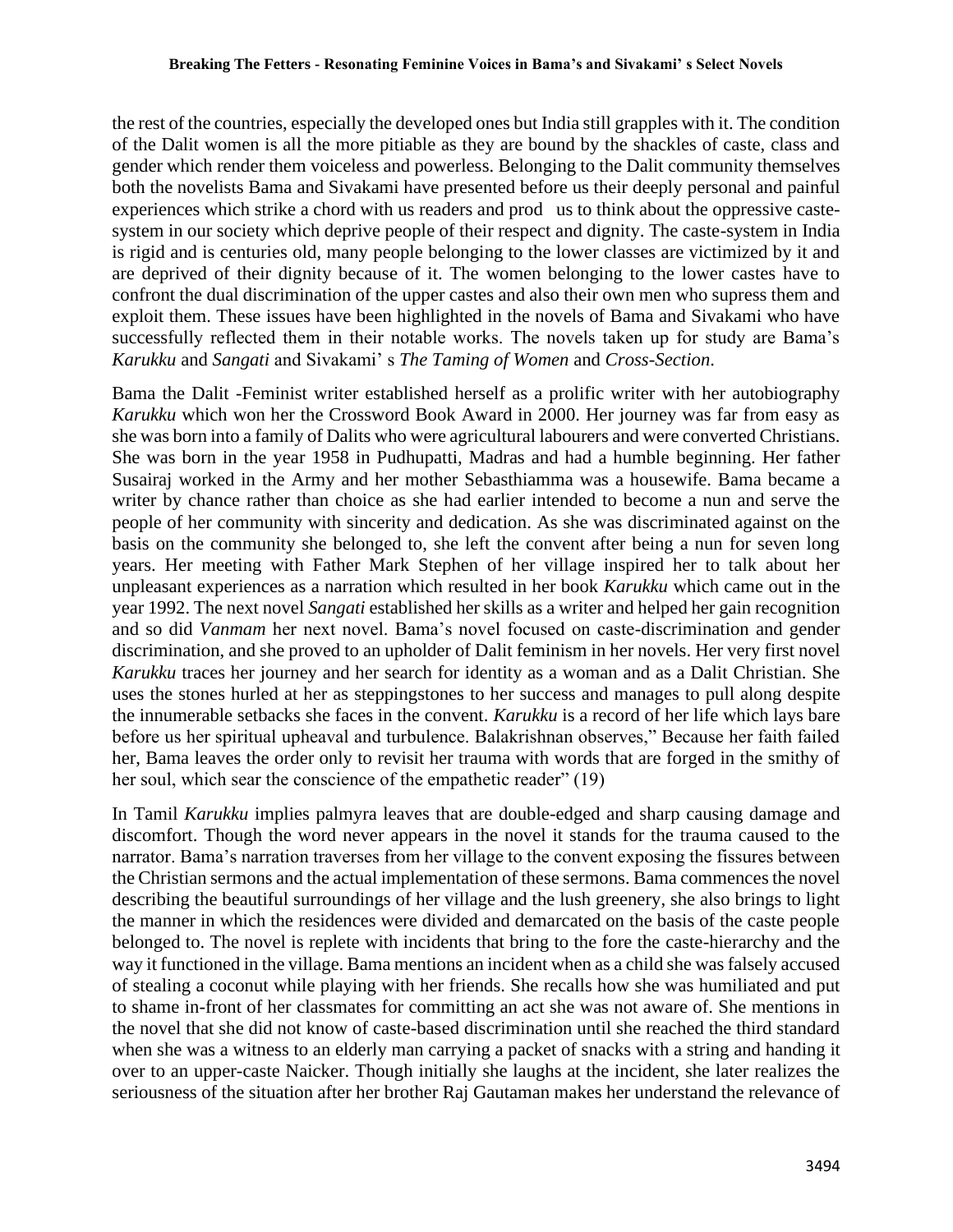the incident. Bama realizes the power of education after the advice given by her brother, and she follows his words diligently by pursuing her studies. Though she works hard and with sincerity she is confronted with the disgrace and blot of the caste she belonged to. She has innumerable experiences in school as well college which are far from pleasant and questioned her very existence and identity. When her siblings expressed their wish to go home for their First Communion, the Principal and the Warden passed insulting remarks asking: "What celebration can be there in your caste, for a First Communion?" (19). These words reflected the biased attitude of people towards the people of her community and brought to light their condescending attitude. The thought that education and a respectable job would free her of these attitudes proved to be wrong when Bama had to face the discriminatory conduct of the authorities at the convent. At the convent where she worked, she realized that there was no love for the poor and the meek and they were terribly exploited and made to work like slaves. Krishnaswamy is of the opinion that: Both Bama's disillusionment with the professional beliefs of the Catholic Church and her subsequent reinterpretation of the Christian scripture emphasizing the revolutionary aspects of Christianity, the values of equality, justice and love, are throughout informed by a robust engagement and a practical understanding of a religious practice in everyday life."(77)

The novel *Karukku* exposes many secrets of the Church, it's attitude and its discriminatory nature. Bama leaves the convent as she is disillusioned and dissatisfied with the way it functioned, returns to her village to join the women of her community even though a sense of insecurity enveloped her greatly. Bama tells us the stories of these women in her next novel *Sangati* which lays bare before the readers the everyday happenings and the implications of caste and gender in their lives. Bama incorporates the story of three generations of women in *Sangati*-Bama's grandmother, Bama herself and the coming generations. The book just like her earlier novel *Karukku* celebrates her identity as a Dalit woman and a feminist. Bama brings to life some powerful women characters, some meek and submissive and others asserting their individuality with authority resisting their age-old oppression. Bama expresses her anger and rage against the caste-based tyranny and patriarchal mind-set here in this novel and her characters based on real life speak for themselves giving vent to their agony and frustration. Bama's grandmother Vellaiyama Kizhavi is left to fend for herself and her two daughters after Bama's grandfather moves to Sri Lanka, never to come back. She struggles to raise her two daughters and toils hard to earn a living. She says:

We have to labour in the fields as hard as men do and then on top

of that; to bear and raise our children as for the men, their

work ends when they've finished in the fields. You are born into

this world, it is best you were born a man. (6)

These words uttered by Bama's grandmother reveals the gender -based differences in the dalit community and the way it influenced the lives of women whose lives were ridden with problems and challenges of all kinds. The difference in wages of men and women doing the similar kind of a work is clearly brought out by Bama:

The women, in any case, whatever work they did were paid less

than men. Even when they did the same work, they were paid

less. Even in the matter of tying up firewood bundles, the boys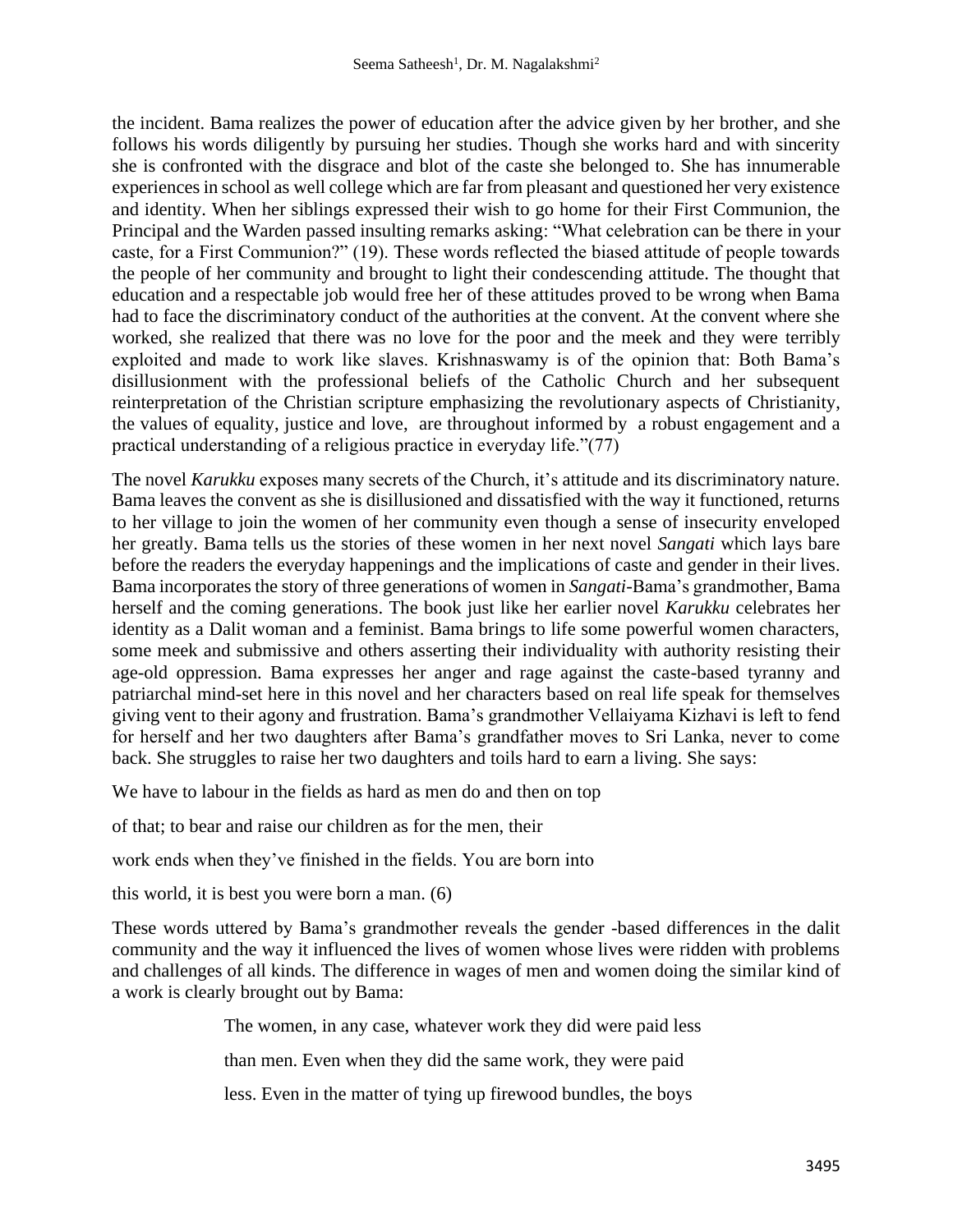always got five or six rupees more. And if the girls tied up the bundles but the boys actually sold them, they got the better price

(18)

Another problem of grave concern was the sexual harassment which Dalit women faced while working and Bama clearly recollects her grandmother's warnings not to venture out alone to collect firewood. These lines clearly bring to light the dangers that these women are exposed to. Bama brings to life many memorable women characters in this remarkable piece of work. On one hand there are meek characters like Mariamma, Thaayi and Rose and on the other hand there are rebellious characters like Rakkama and Sammuga Kizhavi who dare to raise their voice against atrocity. Mariamma is molested by Kumarasami ayya and is falsely accused by him of having a relationship with her cousin Manikyam, despite her efforts to convince the elderly people of the Panchayat. She is asked to pay more fine as compared to Maniikyam and eventually ends up getting married to him despite being unwilling and reluctant. Her problems do not end here as she is relegated to a life of endless misery suffering blows at the hands of her worthless husband. Thaayi too suffers in a similar manner because of her husband who beats her mercilessly and so does Rose. All these women lack the guts to prevent their abusive husbands from raising their hands against them as they are docile by nature. They lack the courage to walk out of the abusive relationship and be independent. Rakkamma makes her sharp tongue and filthy language a weapon against her husband who vents his fury upon her and tries to beat her mercilessly, through her character Bama reveals how some women make use of their obscene language as a defence mechanism against their husbands. Rakkamma justifies her actions before the crowd by saying that her foul language and actions are the only means of escape from her husband who has no pity or remorse on his violent behaviour. Though one is taken aback by the uncivilized language used by her, we understand her plight as this is the only means of escape for women like her who are tormented day in and day out by their abusive and alcoholic husbands. Bama is of the strong opinion that perhaps it is due to the oppression and exploitation faced by these men at their workplace that instigates them to vent all their anger and fury on their hapless women who have to put with their violent and aggressive behaviour. As they unleash their fury at home women like Rakkama are left with no choice but to resort to vulgar language to save themselves. Bama brings to light how these women use abusive, uncouth and obscene language without embarrassment and display their resistance. Bama leaves no stone unturned to shower praises on the women of her community by praising them for their hard-working nature and the ability to manage multiple tasks skilfully. She says: "How many jobs they are able to do simultaneously, spinning about like tops Even machines can't do as much"? (78)

This picture of these women who are side-lined is not one of Perumalpatti solely, this is the story of millions and millions of women living in India especially in the villages, lacking access to education and employment. Bama has revealed to us the ugly side of their lives tinged with reality. She does present before us a positive identity and is hopeful that better days lie ahead as there is hope for change. Bama does not fail to talk about certain advantages that dalit women had as compared to the upper-caste women. She says that a dalit woman has more freedom as is financially independent as she is strong both physically and mentally and is also diligent and industrious by nature. As she works hard and earns some money, she is less dependent on her husband as compared to the upper-caste women. A dalit woman who is a widow has the freedom to marry again, something which is unheard of among the women of the higher castes. Bama also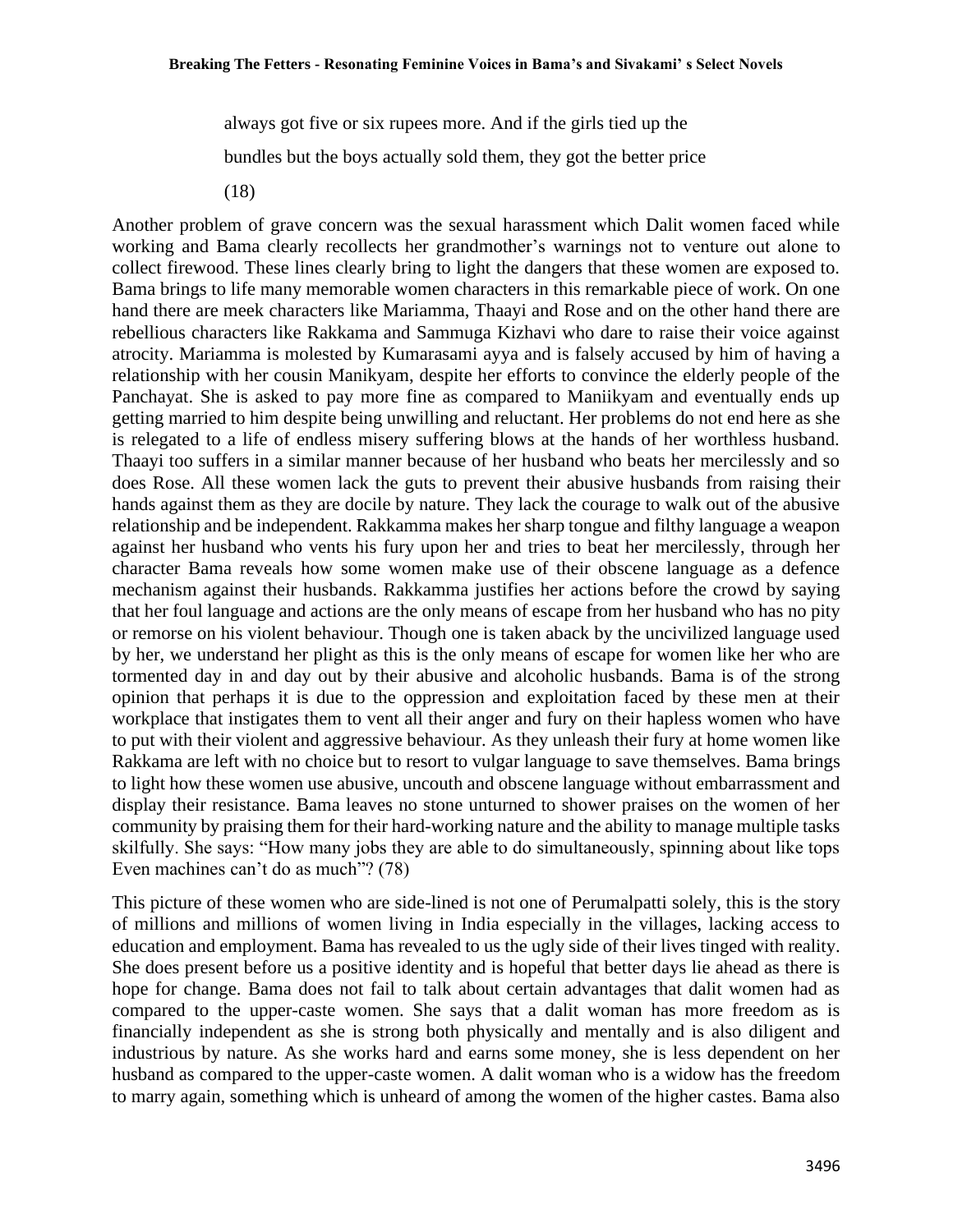says that the practice of giving dowry also did not exist among the Dalits and that this was also an added advantage. Another promising aspect of their lives was the freedom to dissolve a marital relationship in case the woman was not interested in continuing it. Thus, there seems to be some respite for these women according to Bama, in their otherwise dreary and monotonous existence.

Simon de Beauvoir's famous words: "One is not born, but rather becomes a woman" (295) is suggestive of the way the image of a woman is perceived and the fact that she has been accorded a secondary status in the society.

Bama makes a particular mention of how girls and boys were treated even in their childhood. Girls were often saddled with household work and responsibilities whereas the boys were left free to play around. Girls had to eat only after the men and the boys had finished eating their fill and had to wait, even while they were children a baby boy was picked up immediately if he cries and a girl child was left to cry for long. The neglect and pain became a part of the life of a girl child at a tender age and this attitude of the elders was indeed heart-breaking and disappointing. Bama remembers the differential treatment meted out by her own grandmother who was more partial to her grand-sons and favoured them more. Girls did not have the liberty to play the games like kabaddi or marbles but were only allowed to play with shells and stones. Boys were given more priority as far as education was concerned as the girls were restricted to their homes burdened with chores at home. Bama tells her grandmother: "it is you folks who are always putting us down; from the time we are babies you treat boys in one way and girls in quite another. It is you folks who put butter in one eye and quick lime in the other." (29)

Bama lays emphasis on the need for education and makes her people understand that they themselves should strive for their betterment rather than expecting others to help them. She makes it very clear that education is the only solution to their problems and if they gain access to education and make use of the opportunity only this would help them in raising their economic and financial status. She becomes a mouthpiece of the Dalit women voicing their grave concerns and issues which hamper their growth and development.

P. Sivakami is another Dalit feminist writer like Bama who shot to fame with her first novel *Pazhayana Kazhidalum* translated into English as *The Grip of Change*. *Kurukku Vettu*, *Kadaisi Mandhar* and *Nalum Thodarum* are some of her renowned works. She is not only a novelist but also a former IAS officer and has gained recognition in the field of politics too. She is active on social media and also expresses her views on society and politics. Most of her novels primarily focus on the Dalit and their lives and represent Dalit feminism. In the novel *The Taming of Women* she brings to us a mosaic of characters in a typical village in South India dominated by patriarchy. Anandhayi is the protagonist in the novel, the whole novel revolves around her and her six children who are her universe. Her husband Periyannan is a contractor by profession, he is portrayed as a dominating, short-tempered and an unfaithful husband who never cares for his wife Anandhayi. The opening scene of the novel introduces us to the main characters and their innate nature, Anandhayi is shown to be meek and submissive yet voices her dissent, retaliating against the actions of her husband Periyannan who has brought home a mistress named Lakshmi, at the time when she is about to deliver her fifth child. Periyannan pays no heed to her words, in fact he manhandles her without considering the fact that she was heavily pregnant when Anandhayi objects to the presence of Lakshmi. Periyannan seems to be dominant and unfaithful, having an insatiable appetite for women. He had an inflated ego and exhibited a violent behaviour with his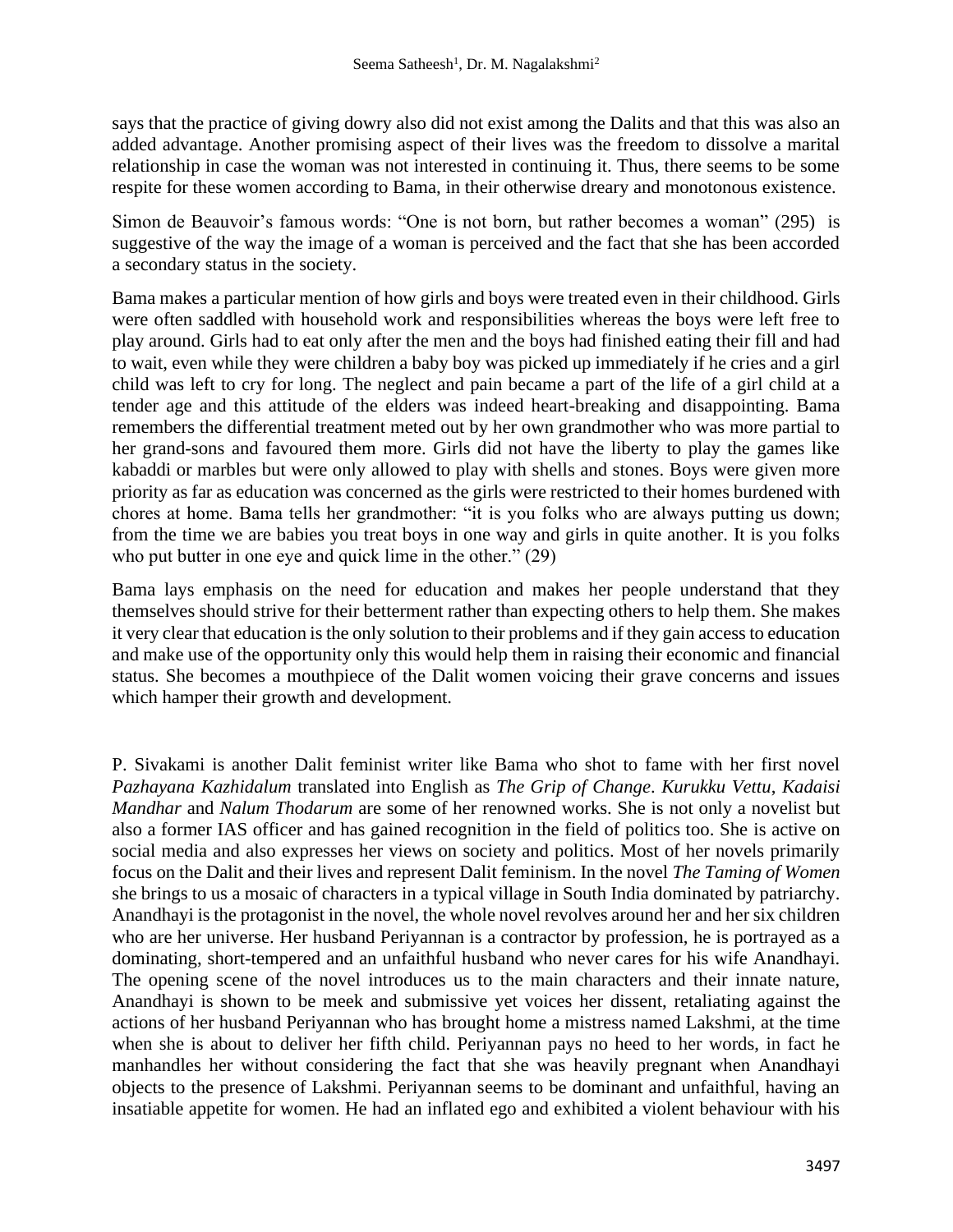#### **Breaking The Fetters - Resonating Feminine Voices in Bama's and Sivakami' s Select Novels**

daughters, Kala and Dhanam as well. His mother very often referred to as 'the old crone' in the novel too is not spared from the wrath and anger of Periyannan who did as he pleased. Sivakami attempts to highlight the condition of dalit women through these women characters who are dominated by the male members in the family-their fathers, brothers and husbands. Anandhayi is a typical wife, clinging on to an unfaithful husband, taking care of the house and the children yet suffering blows for no fault of hers. Periyannan never respects her or cares for her as a husband, but Anandhayi still stays with him bearing all atrocities, crying silently thinking about her parents who died when she was young. She even thinks of ending her life, but the thought of her children makes her change her mind and she manages to pull on with her life despite all difficulties. She is burdened with the household responsibilities and taking care of her children with no help from her husband. Repeated pregnancies add to her woes, but no one understands her, and she finds herself powerless and helpless as she has no one to go. Even her children do not respect her as they have seen their father ill-treat her and dominate her, for them their mother is a defenceless being totally at the mercy of their father. Kala and Dhanam, their daughters fail to connect with Anandhayi and seldom try to understand her or the sacrifices she made to bring them up. Both Kala and Dhanam grow up to be resentful and have no regard for their mother. The sons Mani and Anbu are treated differently as they are boys, they are seldom scolded or rebuked by their father and grow up to be irresponsible individuals having no regard for their mother. Both Mani and Anbu take after their short-tempered father and dominate their sisters and restrict their movements. It is surprising that both Kala and Dhanam fail to understand the position of their mother and emphasize with her, as she too is a victim of their father's anger. Being powerful and authoritative he commanded more respect from them hence the daughters fail to sympathize with their own mother. Lakshmi the mistress of Periyannan, is described to be very beautiful and charming but though initially Periyanan treats her well later on his ego is hurt when she tries to run away, and he beats her mercilessly. Lakshmi too, finally commits suicide to escape from the torture of Periyannan who wanted to keep her under his control forever. Lakshmi who looks for comfort and security meets a tragic end, falling a victim to the adverse circumstances. Both Lakshmi and Anandhayi are crushed under the powerful force of patriarchy and are unable to free themselves from it. Though initially Anandhayi is resentful towards Lakshmi, gradually she develops a soft corner for her and even feels sorry on her tragic end. Both the women sometimes seek solace in each other as both are victims. Both the wife and the mistress are denied any respect or dignity by the cruel Periyannan. Through these characters Sivakami lays stress on the need for education and upliftment. Under the given circumstances a dalit woman has no one to look up to and ends up being frustrated and bitter. Alice Walker in her novel *The Third Life of Grange Copeland*, points out,' And we cast out alone, to heal and Re-create ourselves' (213)

 Sivakami finds Anandhayi an apt medium through which she brings out the sufferings of a dalit woman and shows how her movements are restricted to her area at home. Anandhayi has lost her parents and she has no place to go and vent out her frustration, she is uneducated too and cannot fend for herself therefore she has no other choice but carry on with her miserable existence. Though she is well aware that she has no means of escape she does not refrain from voicing her displeasure against the actions of her unfaithful husband, even though she loses her battle with him every time. Like Bama's characters the characters of Sivakami too are sincere, hard -working and display a briskness and are active and spirited despite the domination and subordination by men. Anandhayi is shown to be working tirelessly and the home she is restricted to becomes a place of hostility where she expresses her disapproval and voices her dissent despite facing failure every time. The novel centres around her rather than Periyannan and her life is a living example of how a typical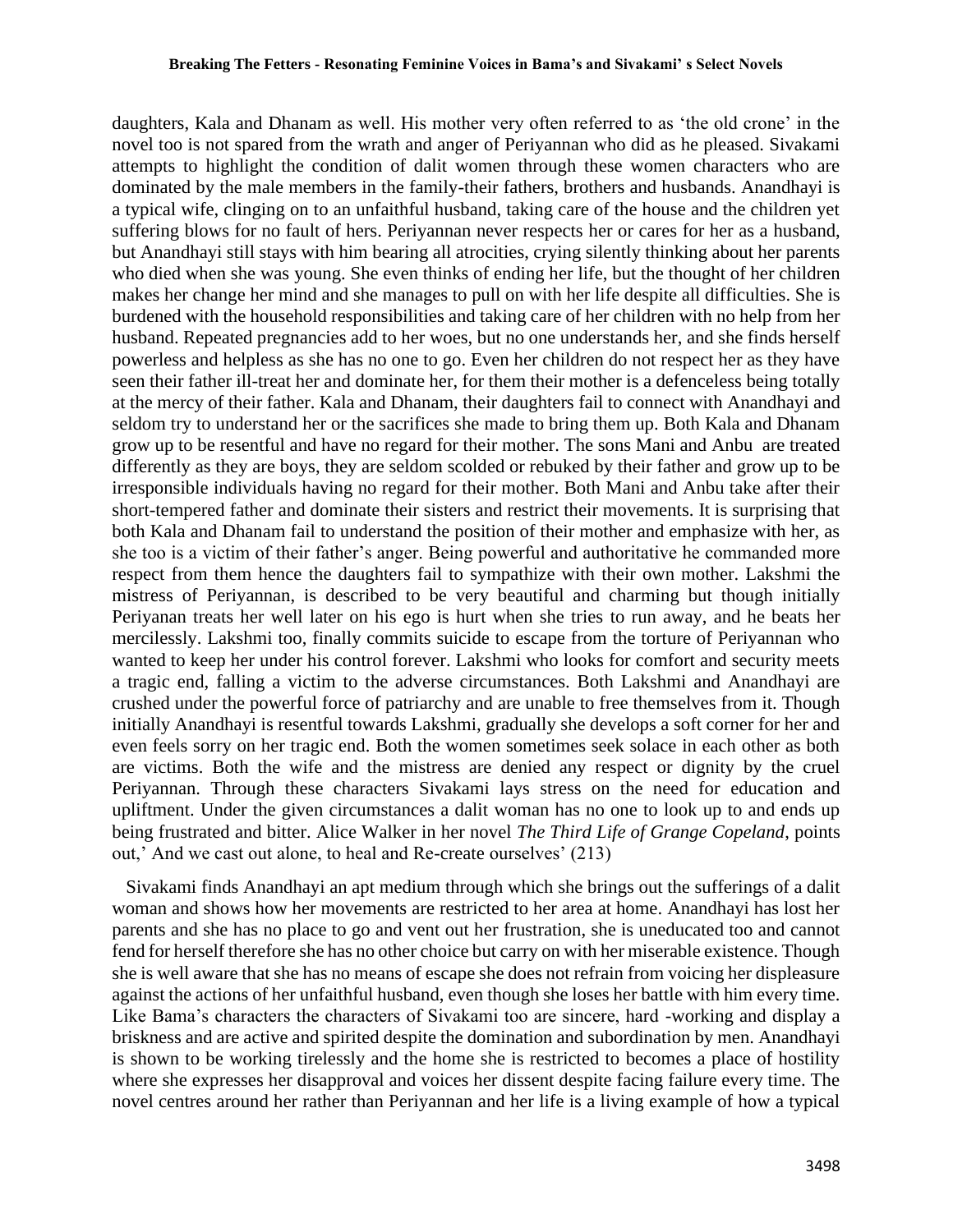dalit woman leads her life living under the shadow of her husband completely at his mercy. Her life is not her's alone it represents many other women who suffer in a similar manner yet manage to go with their meaningless existence. Sivakami thus highlights the structure of a society where the rules are laid down by a man and he reigns supreme. So, in the words of Simon de Beauvoir Anandhayi becomes "the incidental, the inessential as opposed to the essential".

The saga of Anandhayi is that of her marital life with six children to whom she is greatly attached, and she continues to carry out her responsibilities despite her dreary existence. Sivakami portrays a variety of characters in her novel, some are docile like Anandhayi, some are like Lakshmi who attempt hard to escape from the adverse circumstance. Poongavanam and Dhanam try to go against the restrictions imposed on them, Poongavanam decides to remain a single mother and live independently. Thus, the writings of Bama and Sivakami signal and herald a massive transformation and change as Helen Cixious talks of in *The Laugh of Medusa*: writing can serve as a springboard for subversive though… transformation of social and cultural structures. They are in a way "re-drawing the map of literature by exploring a new continent of experienced that had so far been left ton darkness and silence''.

In the novel *Cross-Section* Sivakami brings to light a character named Saro who denies going by tradition, the novel traces the psychological turmoil in her mind which is puzzled by the question of her marital status as she is attracted to Kumar despite being married to Ravi. Saro and her relationship with Kumar is far from satisfying as they have bitter moments of quarrel and Saro looks at Kumar with suspicion. Saro is working and is financially independent and thus has more freedom and liberty to move around. Though her character is completely different from Anandayi who clung on to Periyannan one common thing between them was the immense love for the children. Saro too was attached immensely to her children Vivek and Sowmya and put up with Ravi only because of them. Saro remains unhappy despite her affair with the married Kumar which meant that there was no means of escape for her. Her relationship with Ravi remains strained till the end and her affair with Kumar continues till the end of the novel leaving the readers to interpret the end. Ravi physically assaults Saro in the novel and strikes her while she tries to defend herself, Sivakami thus brings to the fore the male -ego and the violence women are subjected to in their homes. Though Saro's behaviour cannot be justified, Ravi's actions cannot be considered correct either. The novel does bring to the fore the complexities of relationships and the deceit in married life, especially in India. Saro, Kumar and Ravi, all three characters do not have the will or the grit to admit their relationship before the society and continue with their secret lives. The novel primarily focuses on Saro and the complexity of her mind and character, the novelist is also desirous of portraying a massive change in the outlook and perception of women which has taken place over the years on account of various reasons like women becoming financially independent and becoming more aware of themselves and their needs. Saro represents a modern woman who is more conscious of her own self and desires to give priority to her own needs. This woman does not want to be caught in the bond of tradition and wants to step outside proving that women too have a right to their own needs. Though her actions cannot be justified in any way they bring to the fore a marked change in the society, as far as the mindset of a woman is concerned. While Anandhayi continues to cling on to Periyannan proving herself to be a dutiful wife, Saro decides to take refuge in the arms of another man. Saro's behaviour is a marked change from the women depicted by Sivakami in her earlier novels, she seems to be different from any of the women characters portrayed earlier, perhaps because of the fact that she was economically independent and not that dependent on her husband like the earlier characters or maybe due to her own innate